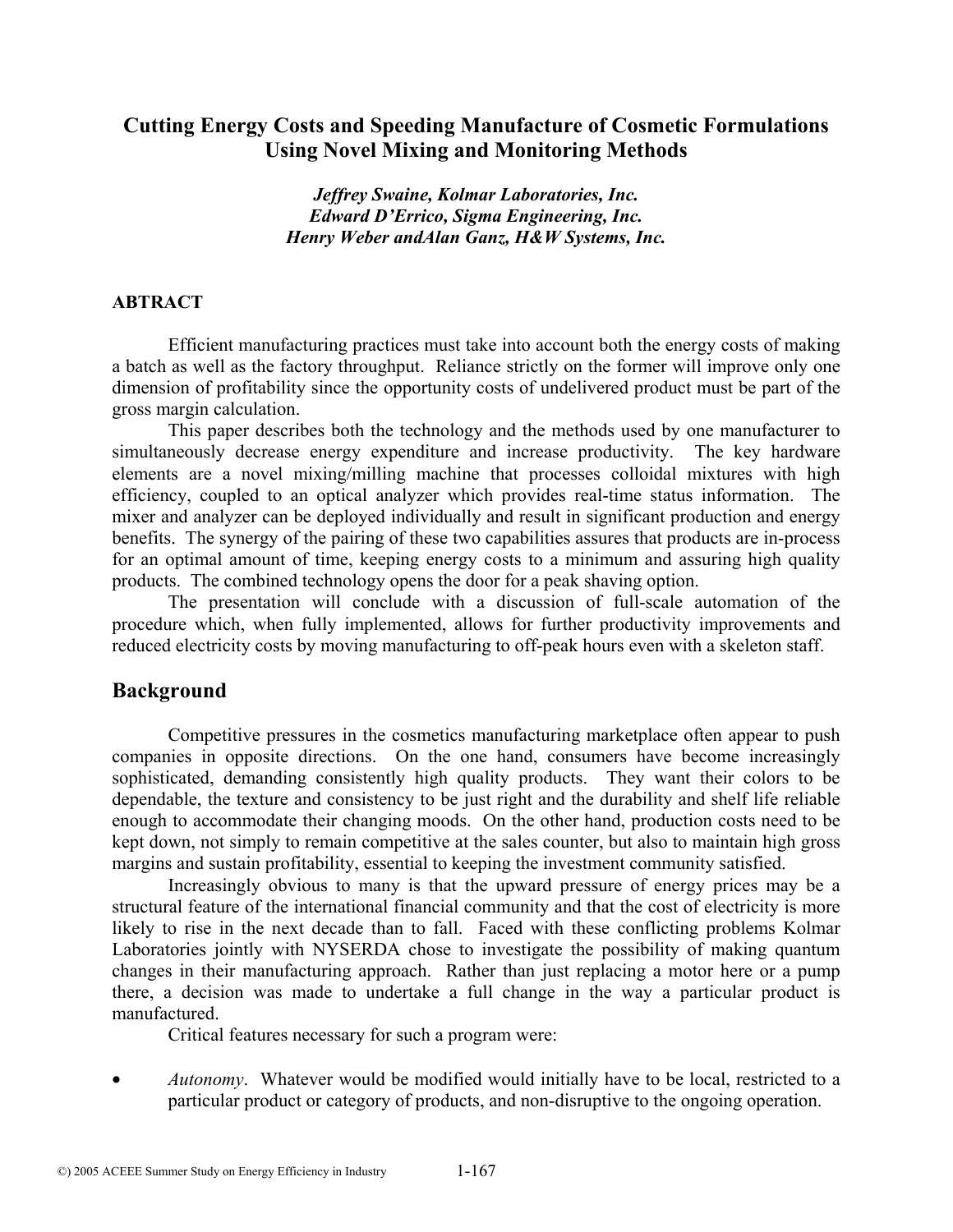- *Accountability*. The project needed to be championed by a true-believer at a senior level, especially since that individual would continue to be responsible for the ongoing routine operation elsewhere in the plant.
- *Measurability*. Quantitative measures of cost reduction and product improvement would be essential if there is to be a convincing argument that new ideas are any better than what they endeavor to replace.

This paper documents efficiencies obtained from two tools:

- 1. A versatile mixer/miller machine called the All-In-One, AIO.
- 2. A near-Infrared spectral analyzer used to make real-time measurements of mixtures, called the Real Time Optical Analyzer, RTOA.

A case study is presented that employs these two tools operating together to optimize a particularly difficult process. This effort is a work in active progress and so the full benefits of the pair of new tools are yet to be fully quantified. However, it needs to be pointed out that in many cases use of either the AIO or the RTOA will have salutary effects on process performance. In fact, detailed energy calculations attributable to using the RTOA alone as well as estimates of energy savings for the combination of the  $AIO + RTOA$  for an earlier configuration and for the current configuration at Kolmar are given in the second half of the paper.

## **The Challenge**

The simplest way to recognize a quality improvement, one for which even the most ardent skeptics would have to nod their heads in admiration, is to manufacture a product that is notoriously difficult to make to specification. Such a product was selected; it turned out to be a skin cream. Traditionally, the manufacture of this cream is a two-stage process. Initially coarse pellets must be ground and dispersed into a fluid matrix. Next the fluid needs to be viscosified to produce a cream. Given the history, demonstration that this product could be made routinely would provide a compelling argument for acceptance of the innovative approaches under investigation. Three issues need to be confronted.

**Problem number one** is how to make and disperse finely ground particulates in a costeffective manner. Since these particulates are the primary active ingredient, fine grinding is critical from both an esthetic and functional point of view. With really small particles the consumer enjoys a product that feels smooth and silky. Additionally, the smaller the particles the larger is the surface area per unit mass of active ingredient. In essence, the key component is not locked up inside a large shell where it does not come in contact with the skin. Hence, the manufacturer can reduce the concentration of expensive active ingredient while maintaining product efficacy. Resolution of this problem delivers two simultaneous benefits: increased customer satisfaction and decreased material costs.

**Problem number two** is to assure delivery of freshly prepared premix as rapidly as possible to an emulsifier. As mentioned before, the liquid needs to be transformed into a cream. Such an alteration comes about when additional components are added to the premix and the entire system is placed under vacuum to eliminate bubbles. Interestingly, the premix chemistry is delicate in that the ground and dispersed active ingredient will reverse the first stage of manufacturing and reagglomerate if allowed to sit for extended periods of time.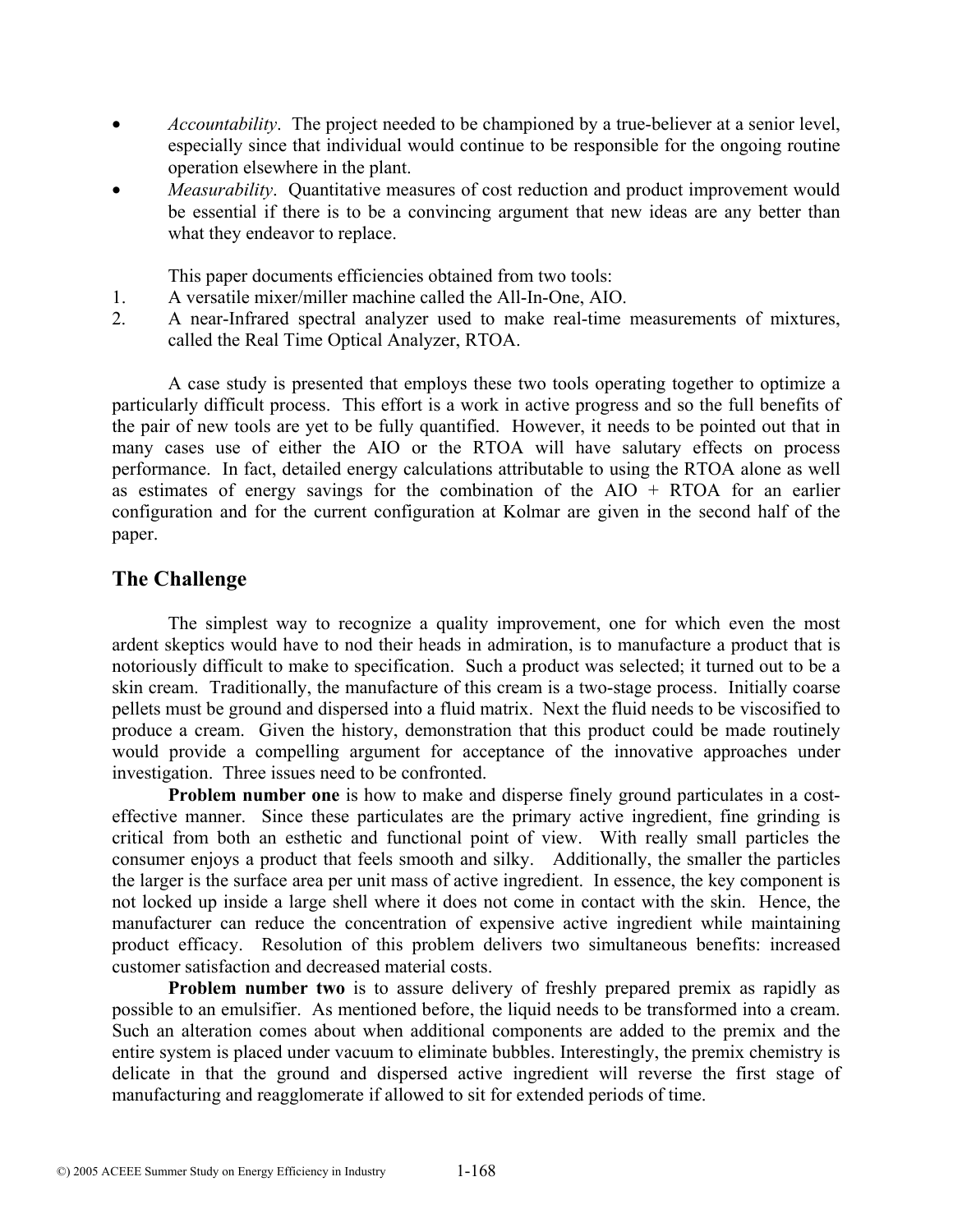**Problem number three** is that this process is subject to a variety of "unexpected" turns of events. Homogeneity of the dispersion is a particular concern, so too is reversibility of the milling process. Consequently, traditional manufacture of this cream has demanded an undue amount of attention, soaking up altogether too much technician time that could be spent on other activities.

# **The Solution**

The project leader and the NYSERDA-supported scientists and engineers worked jointly to map out a strategy to respond to this particular challenge. While the team was committed to resolving the particular problem placed before it, members felt strongly that an acceptable solution must be flexible enough to accommodate a host of other manufacturing concerns. In other words, the sought-after solution needed to be reconfigurable to respond to future opportunities.

It quickly became clear that the method of milling needed updating with a state-of-the art technology. To respond to problem number one, Sigma Engineering (White Plains, NY) designed and fabricated the All-In-One Mixer/Miller (AIO) unit shown in Figure 1. The AIO creates a vortex which mixes the components in a vat such as the one shown at the right side of Figure 2. In that figure the mixing stalk is obscured by the vessel itself.

At left is the mixing shaft with the bead basket at its bottom. This assembly is attached to the cross-member, with the Sigma logo, that can rise to allow a mixing vessel to be moved in next to the control panel. The active mixing shaft is then lowered into the vat and the unit is ready for operation.





**The solution to problem number one** is utilization of the AIO. Conversion from colloid milling, the core manufacturing method done in the old way of making the cream, to bead milling achieved multiple goals. The primary one, of course, was in improving the fineness of the grind. Additionally, the time to reach completion dropped dramatically, as much as a factor of 5 for the process considered. Finally, the net energy consumption was considerably reduced.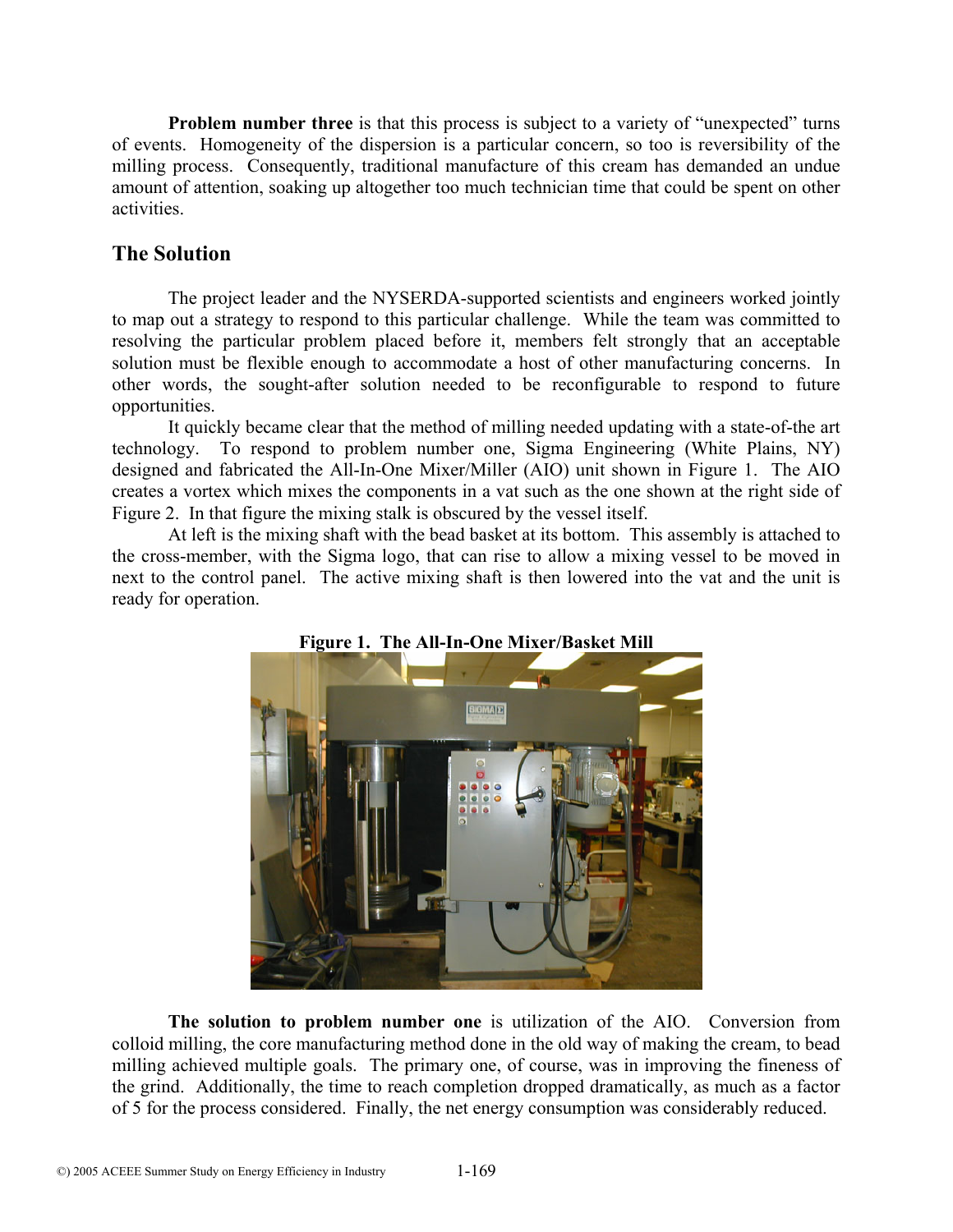**The solution to problem number two** was to move the two process units close to each other and affect a direct transfer, as shown in Figure 2. Ideally, the AIO would have been the place to complete the emulsification. This could have been the case were the unit to have been made vacuum tight, a definite possibility. But in the absence of that degree of versatility, the second best choice is to place the emulsifier next to the AIO and to pump the low viscosity premix over the shortest possible route to the vacuum mixer. In practice the approximately 100 gallons is moved in under 45 minutes during which time very little reaggglomeration occurs.

**The solution to problem number three** is actually a *suite* of solutions. The first part is the RTOA which is based on a near-Infrared spectrometer that is coupled directly to the pre-mix vat with fiber optic cables. Two windows, or portals, through which the light could penetrate into the mixture, were built into the vessel. Although not yet implemented, plans for additional observation ports, particularly in the piping to the emulsifier (homogenizer), are planned. Since the instrument can be multiplexed, i.e. multiple fiber optic probes may operate virtually simultaneously from the same spectrometer, the benefits of several analyzers can be derived from a single unit. Properly configured, the RTOA can detect the state of the mixture as the process is run.

But simply knowing the condition is not enough. A critical second part of solution number three is the addition of a programmable logic controller (PLC) to actuate suitable consequences. In other words, the combination of RTOA and PLC can be empowered with algorithms to recognize mixing states and issue instructions. These commands range from shutting off the motor upon completion of mixing to opening valves and pumping out product. The overall suite provides both the supervisory and interventional needs of the manufacturing process.

Foreground shows vessel for the AIO with the mixing shaft descending from the upper right of the figure. This vat is for grinding premix and making the dispersion. The covered vessel on the left is vacuum-tight and is the site for emulsification of the premix, a process that turns the low-viscosity fluid into a cream. A computer and the optical analyzer can be seen on the table beneath the shelf at the center of the scene.



**Figure 2. The Tandem Vats**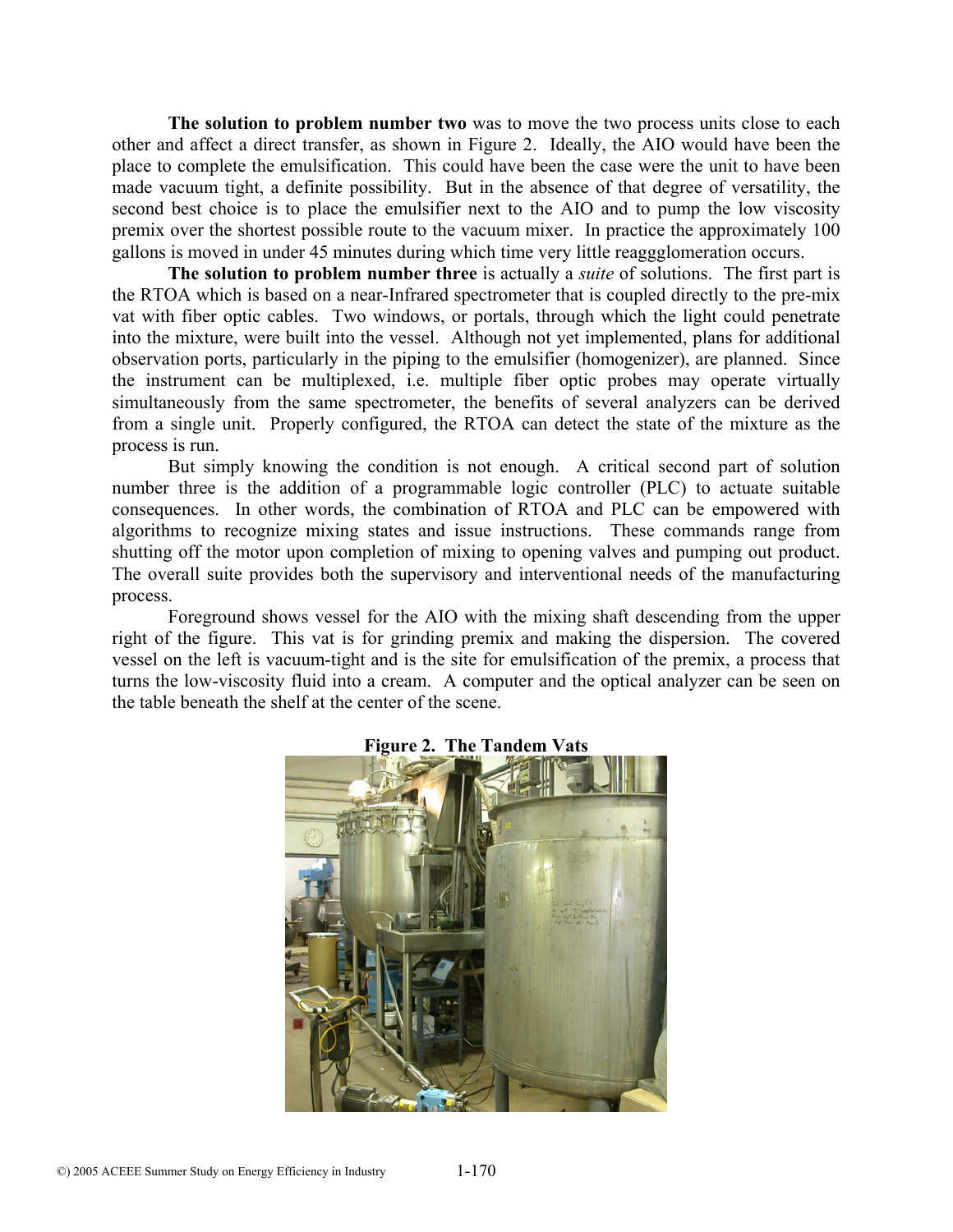Typically, mixing/milling times are based on heuristics derived from experience gathered from laboratory measurements. By their very nature, these data were obtained discontinuously in time and are expensive and time consuming to do routinely during manufacture. By contrast, the addition of an on-line analyzer makes available a continuous monitor, one which actually examines the contents of the vat, not just a thermodynamic variable like temperature or pressure.

To get a better picture of this, consider the data of Figure 3, which shows a plot of light intensity emerging from the analyzer as a function of mixing/milling time. Two major abrupt changes can be seen, one at about 1500 seconds and the other at about 2800 seconds. It is straightforward for an operator (including the controlling software!) to notice that during the first 1500 seconds nothing is happening. At least nothing is changing during this period of stability. Basically, the mixer is being run with little or no benefit during this time period, suggesting that this part of the process could be curtailed, saving both energy and time. At the jump, however, *something* is happening, and the analyzer can readily pick up exactly what is occurring.

But what exactly is causing this jump? Recognizing that the analyzer can provide a near-Infrared spectrum, information beyond simple intensity is available. In fact, the spectrum of a sample is entirely dependent on the chemical composition of that sample (Dekker 2001). Figure 4 shows the *spectral* output of the analyzer. What is seen is a single-beam spectrum, which means that the intensity of light returned to the analyzer is plotted as the y-axis, and the wavelength of light is plotted as the x-axis. The instrument spans a wavelength range from 1100 nm (at pixel 1) to 1900 nm (at pixel 256), but for ease of use, the simpler pixel number is often preferred.

Now consider how these spectra shown in Figure 4 change in time. In fact, the spectra rise as time proceeds. In other words, the cluster of spectra near the bottom are taken at the earliest times, i.e. right before the steep rise, and the ones at the top occur at the end of the interval, corresponding the period after the jump shown in Figure 3 at 1500 seconds has finished. Clearly, the chemical composition is changing over this period. Indeed, these spectra correspond to the addition of a component into the vat. While this may be no surprise to the operator doing the addition, the information is recorded and saved for future reference, if needed. Furthermore, if the injection of fresh material were initiated automatically, confirmation of its presence is made possible by these spectral observations.

The jump beginning at 2800 seconds, however, is the most important part of the process, corresponding to the dispersion and grinding of the key additive in the formulation. The data show that the process changes dramatically for about the next 3000 seconds and then tapers off. By about 6000 seconds the signal ceased to change indicating that the AIO milling process had completed its task and that further processing would merely expend time and energy, but have not useful outcome. The gentle dip that begins at 7000 seconds is real and will be discussed below.

Scattered light was measured by the RTOA for the pre-mix stage of the process. Rising sections of the curve indicate periods of change in the AIO vat, while flat portions represent stable points indicating the completion of that particular stage.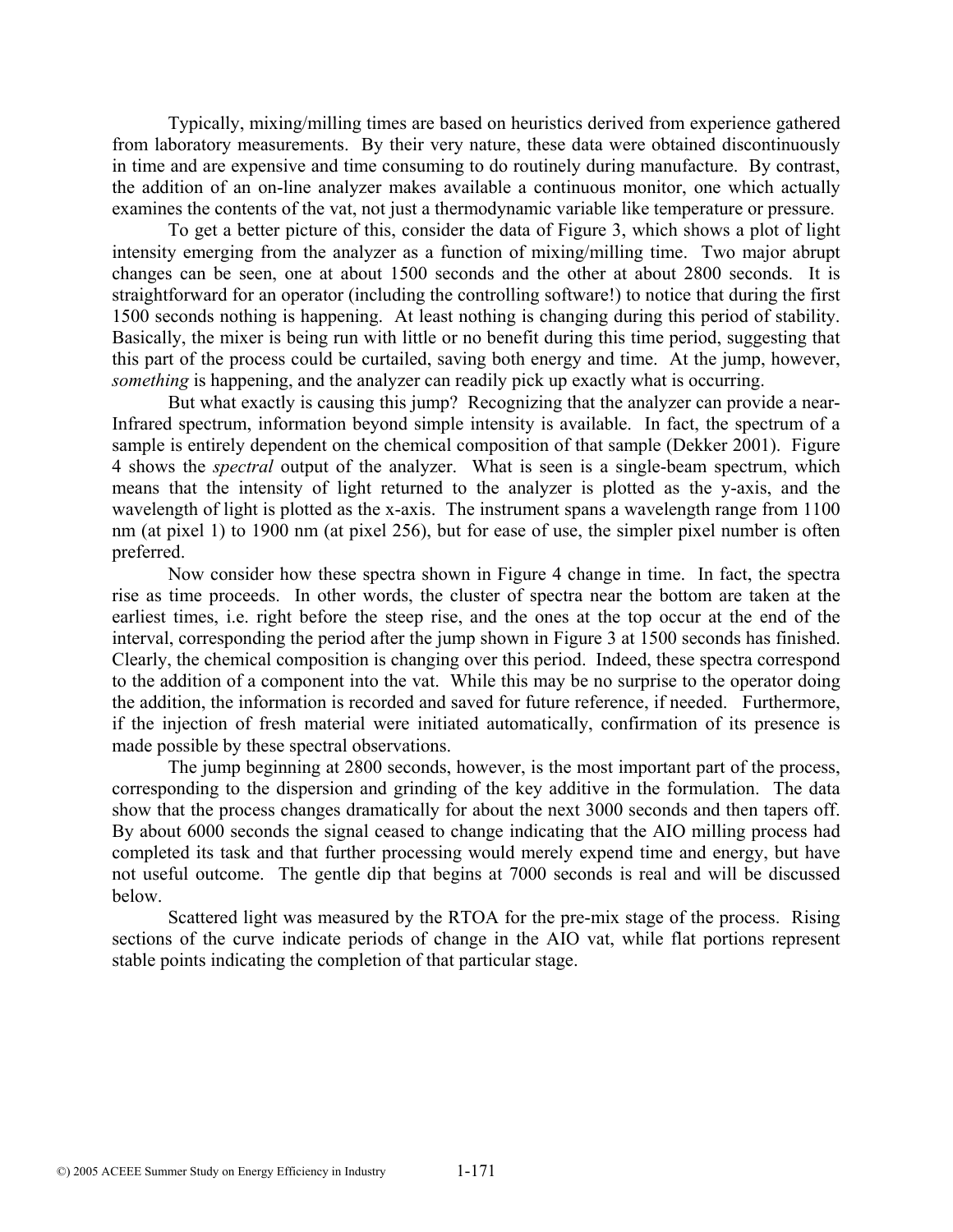

Spectral data showing that the actual chemistry in the mixing vat changed during the selected interval. The axes are intensity versus pixel number (see text for explanation). At bottom are spectra of the material right before the jump at 1500 seconds shown in Figure 3. Spectra above that show the transition corresponding to the jump. The uppermost spectra show that the system has restabilized to a new overall composition that corresponds to the plateau between 1600 and 2800 seconds in Figure 3.



**Figure 4. The Evolution of Chemical Composition**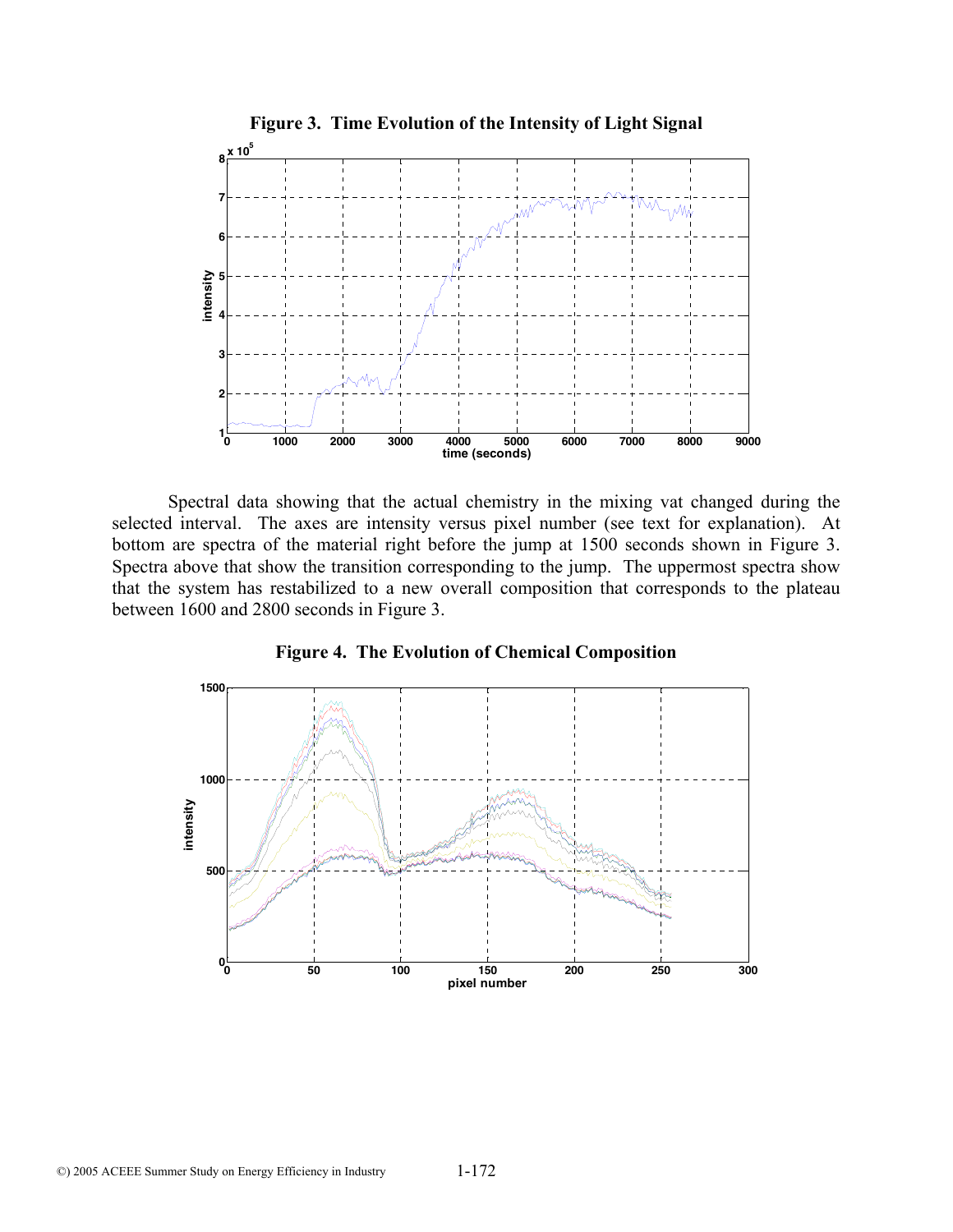## **Tying It All Together**

Overall, the approach to advanced manufacturing has been to create a decentralized pod, i.e., a self-contained cell. While naturally, an efficient mixer such as the AIO is a potent centerpiece, the cell may be built around whatever mixer is most available for the process. Crucial to the pod approach, however, is the ability to *detect* process variables using the RTOA and *respond* automatically to the needs that are computed by the governing algorithm. By affixing a fiber optic connector to a flow cell, the RTOA can monitor the mixture from any vat. All that is needed is establishment of an external closed-loop flow of the mixture from the mixing vat, through the optical cell and then back into the vat. Then everything operates via the analyzer and control suite run by a single processing unit such as a laptop/PC that initiates and receives data to/from the optical analyzer and a PLC.

In this process the analyzer "sees it all," and problems with the process not necessarily noticed by routine visual observation – and too time consuming to be done in an analytical lab – were detected. For example, what is the reason for the dip at 7000 seconds shown in Figure 3? Could this be an example of the "unexpected" turns of events mentioned in problem number three?

This implementation required two vats to be connected, one for premixing and the other for homogenizing. It had been well-established that the pre-mix, when allowed to sit after milling would begin undoing the grind and start reagglomerating. That is exactly what is being shown by the dip in Figure 3. The mixer was shut off at 6500 seconds, and in the time it took to empty the AIO vat into the *nearby* emulsifier, the process began to reverse itself. Although this regression is minor, cost-effective corrective actions could be taken. In this case a modified transfer mechanism was worked out, speeding up the removal of premix. The objective of squeezing out all the benefit of the AIO grind capability and manufacturing the highest possible quality of the finished product was met. This assertion is validated upon examination of Figure 5, a photomicrograph revealing the uniformity of the finished product.

By monitoring the process to performance specifications, manufacturing becomes tolerant of variations in components and conditions. Future implementations will allow for automatic shutoff of the AIO mixer, opening of the drain valve and pumping of the premix into the emulsifier. In practice, the PLC controls water-jacketing of the mixer vat, so even temperature can be controlled. Nonetheless, the option remains to experiment with temperature and other variables to see if the process can be speeded up while maintaining essential control over the mixing duration through optical measurements.

Our decentralized pod approach can be readily replicated elsewhere in the factory as its merits become more apparent. Eventually, should it be deemed desirable, these pods could be easily linked to a master control system supervising the entire factory.

Photomicrograph of the finished product squeezed between two microscope slides and viewed at 25X. The uniformity – and most importantly the absence of larger particulates – attests to the quality of the overall product.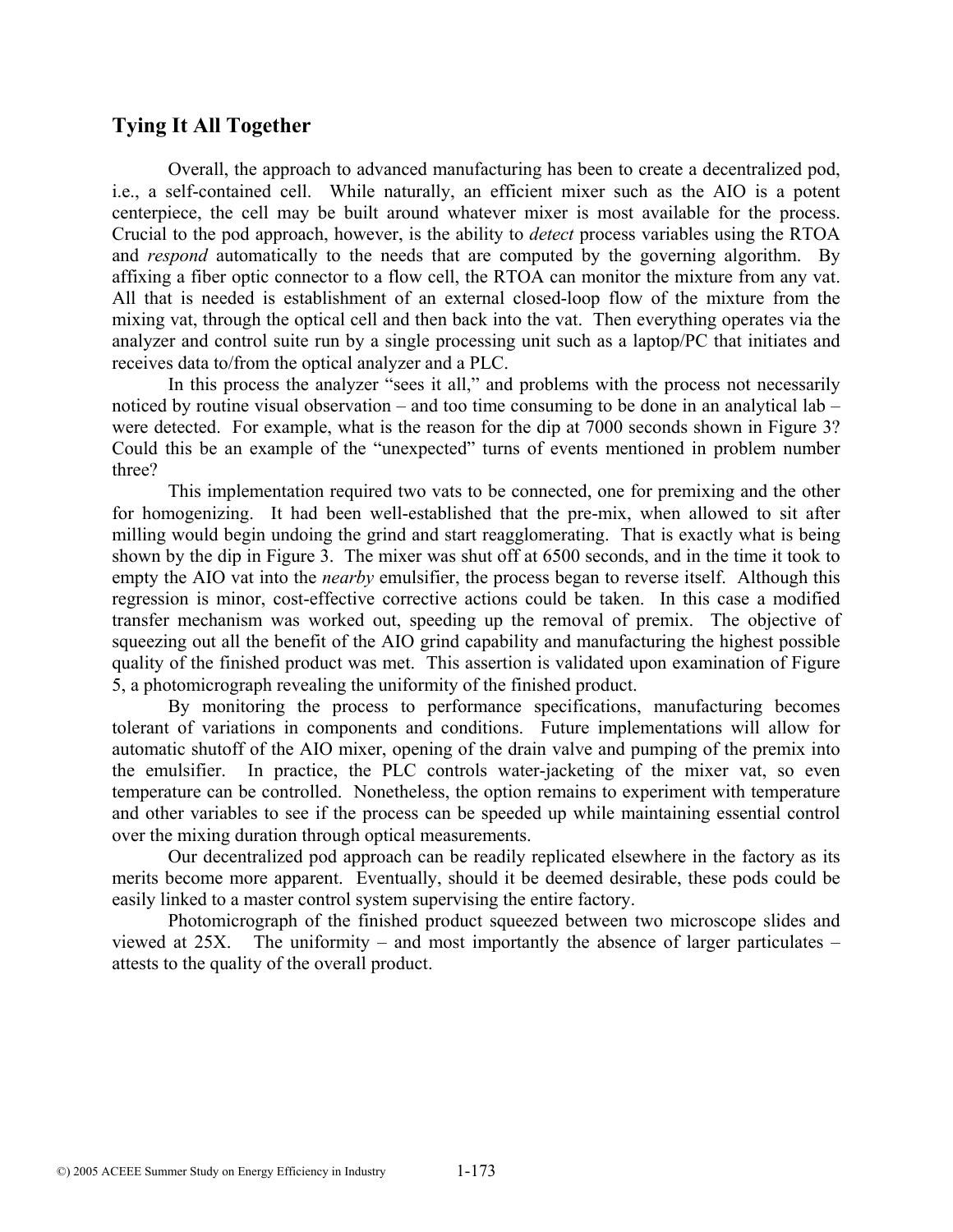**Figure 5. The Homogeneous Finished Product** 



### **Detailed Analyses**

#### **Description of Current AIO Hardware**

The AIO design allows for mixing, dispersing, and milling (grinding) to be done in a single vessel. The machine is equipped to enable continuous monitoring of mixture composition and particle size. The AIO includes a stainless steel basket containing a volume of ceramic, steel or glass grinding media. Running centrally in this basket is an agitator shaft, which serves to set the grinding media into motion. It is the action of this grinding media on the product slurry, which is passed through the basket that serves to achieve the desired degree of product homogeneity and fineness of grind.

The AIO used in the demonstration project has dimensions of  $85^{\circ}$  (L) x  $35^{\circ}$  (W) x  $78^{\circ}$ (H) and weighs approximately 3000 lbs. The machine frame, manufactured of carbon steel, accommodates the electric drive motor and electrical controls. The product mixing vat is made of 304 stainless steel and is equipped with a water jacket for better temperature control. There is a bottom outlet valve for discharge and safety switches to prevent the possibility of the machine operating without the vessel in place. There are portals installed along the side of the vat, which allow for insertion of the fiber optic probe and taking measurements at different levels in the mixture. The machine is driven with a 30 Hp, 80 amp explosion-proof electric motor which is suitable for operation through a frequency inverter in order to affect variable speed. The motor is rated for operation at 230/460 volts at 60 Hz, 3-phase. The AIO also has a 1 Hp, 3.5 amp motor to turn the sidewall scraper arm as well as a 3 Hp, 10 amp motor to drive the hydraulic pump that lifts the basket up to change beads or remove the vessel. The self-contained hydraulic lift system enables installation flexibility at sites that might not otherwise have a suitable air supply for a pneumatic one.

In order to effectively integrate the AIO into Kolmar's manufacturing process, a raised concrete support platform was built near the homogenizer and the AIO was positioned on top of and affixed to the platform. To match the desired batch size of the skin cream product, a 500 gallon vat (shown in Figure 2) of similar construction to the original 100 gallon one, was built.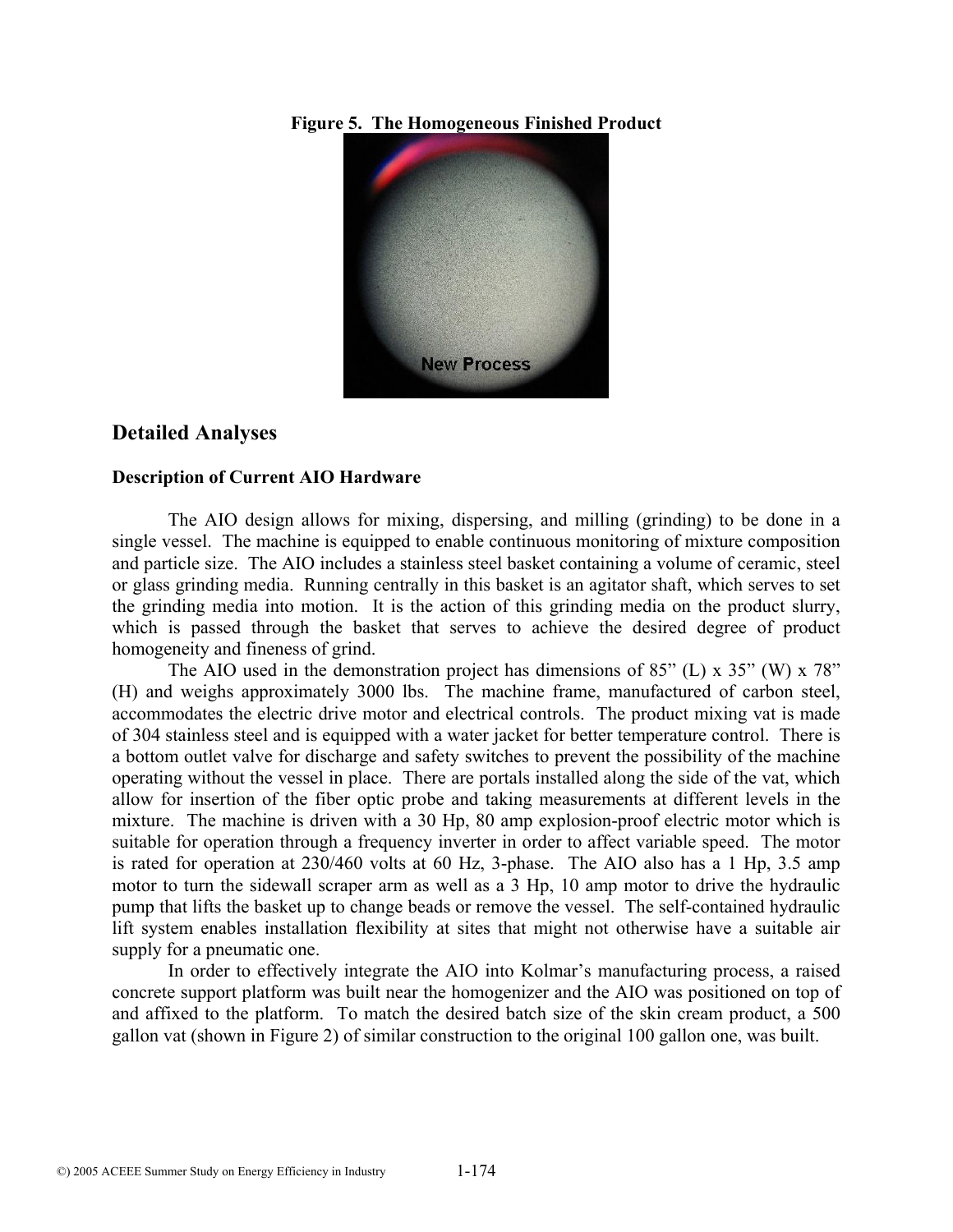#### **Combining RTOA with AIO**

Two portals were built into the new vat of the AIO to provide 2 potential sites for attaching a fiber optic probe. The 1.25" (D) x 0.25"(thick) glass windows that enable peering into the mixture are sealed with both gaskets and an epoxy bond that successfully secure the interface and assure leak-tightness. A Teflon support structure was custom built to facilitate optimum placement of the fiber directly on the sight-glass since it had been determined in the lab that this configuration provides the strongest signal to background ratio. Two bolts hold the Teflon disk in place around the portal. With the fiber coupled directly to the vat, measurements are taken with the RTOA, which is operated by a laptop computer. No invasive probe is used.

#### **Energy Evaluation from Adaptation of RTOA**

Prior to installing the new technology on the plant floor an energy analysis of using a real-time optical analyzer (RTOA) for control versus using no process control was made. While a full energy analysis of the decentralized approach is still to be undertaken, the rationale for utilizing the RTOA can be seen from the following analogous analysis in which an existing colloid mill and homogenizer were used. It should be noted that an additional third "finishing" step is undertaken in this specific case.

The RTOA system including optical cell, NIR analyzer, fiber optics, and computer was set up at one of Kolmar's larger wet mixing tanks in their Port Jervis, NY facility. This system was run by recirculating product from the mixing vat through the optical cell and back into the vat. The Kolmar mixing system consisted of a propeller mixer (8.5 amp, 3 Hp), homogenizer (57 amp, 25 Hp), colloid mill 23.4 amp, 20 Hp), and recirculating pump (15.5 amp, 5 Hp). Ammeters were connected to the controls of each piece of equipment in order to monitor the electrical draw in real time. The cosmetic product would be manufactured in 3 steps. Table 1 depicts the electric consumption data collected. In the first step, a batch of iron oxide colorant, titanium dioxide and silicone-based materials were mixed and milled for 2.5 hours (according to the historical spec). At 12:20 pm the process began. After 40 minutes (at 1:10 pm) sample 1 was taken. A slide test indicated a few black and red spots, suggesting some residual inhomogeniety and a Hegman test showed a Hegman number of 14, indicative of the material being close to finished, but not yet complete. Simultaneously, the RTOA was indicating signature changes. At 1:42 pm, the RTOA was showing no changes so a sample was taken. This time no spots were seen on the slide test and the Hegman test, a manual measurement of particle size, indicated a level of 10-12, which met the spec. Step 1, completed in 1 hour 22 minutes instead of 2 hours 30 minutes, had savings of 47% due to process control.

In Step 2, Kolmar added a silicone rubber material (from  $2:10 - 2:20$  pm). The mixing and grinding equipment continued until 2:42 pm when the RTOA indicated no change and that a sample (Sample 3) should be taken. Once again, the slide test was acceptable showing no agglomerations. This step, according to the RTOA, took only 22 minutes instead of the 55 minutes the spec called for resulting in an energy and process time savings of 60%.

For the third finishing step, the batch from Step 2 was pumped to an adjacent tank connected to a prop mixer (9.7 amp max current draw, 3 Hp), sweeper (12.7 amp, 5 Hp), static mixer (0 draw) and pump (15.5 amp, 5 Hp). Ammeters were affixed to the mixing equipment. The RTOA system was re-setup to control this new step.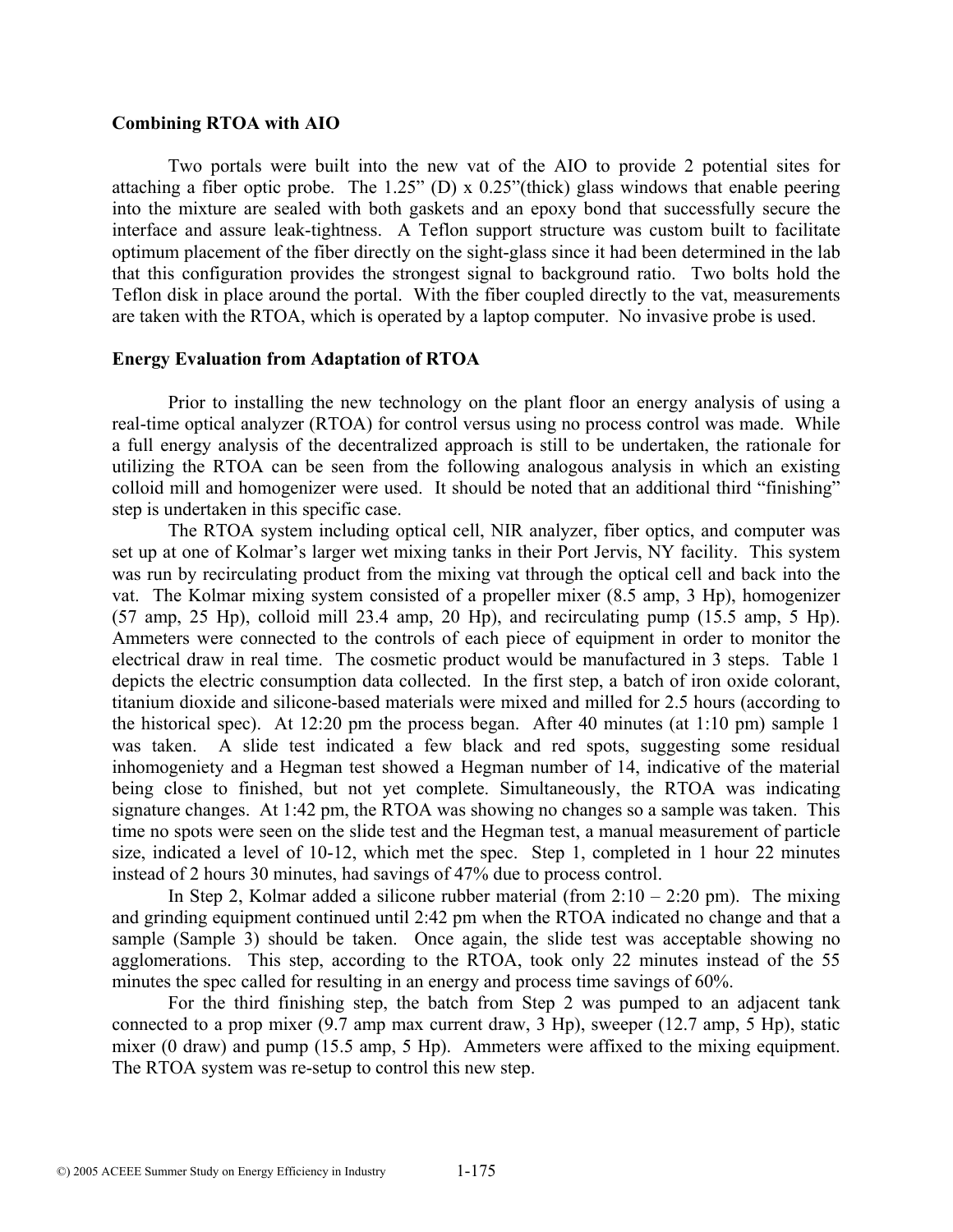At 5:19 pm a water phase mixture from a third tank was pumped into the Step 3 tank and circulated through the system and slipstream. This water addition caused a pronounced change in the appearances of the spectral data until the system stabilized at the new composition. By 5:54 pm the water phase was completely transferred into the process tank and the spectra were constant. At 6:03 pm, spectra start to move up and a shape change is seen by the RTOA as a consequence of particle size changes due to emulsification. At 6:15 pm, after 21 minutes, the sensor said the batch was done. This in fact beat the specification which called for about onehalf hour of mixing. The system was shut; a successful test was completed.

Using Table 1, the energy consumed in Steps 1, 2 and 3 using the RTOA can be computed: *KWh = [(avg amps of prop + homog + pump) x (230 V) + (avg amps mill x 460 V)] x Run Time hrs./1000* =  $[(2.7 + 24.0 + 10.3) \times (230) + (12.5 \times 460)] \times (1.37 + 0.37 + 0.35) / 1000$  $= 14,260$  watts x 2.09 hrs / 1000 = 29.8 kWh

Similarly, the energy consumed in Steps 1, 2 and 3 without process control (just following specs) would amount to  $14.26 \text{ kW} \times (2.5 + 0.92 + 0.5) \text{ hrs} = 55.9 \text{ kWh}$ .

Thus, the energy savings in these process steps due to use of the RTOA would equate to 26.1 kWh, or a 47% savings.

| <b>Time</b> | Propel             | Homo-             | <b>Colloid</b> | Pump   | Propel             | <b>Sweeper</b> | Temperature           | <b>Comments</b>                 |
|-------------|--------------------|-------------------|----------------|--------|--------------------|----------------|-----------------------|---------------------------------|
|             | $-ler 1$<br>(amps) | genizer<br>(amps) | Mill<br>(amps) | (amps) | $-ler 2$<br>(amps) | (amps)         | $(\text{degrees } C)$ |                                 |
| 12:20 pm    |                    |                   |                |        |                    |                |                       | <b>Step 1 begins</b>            |
| 12:30 pm    | 2.68               | 20                | 10.1           | 10.5   |                    |                |                       |                                 |
| 12:35 pm    | 2.73               | $\overline{25}$   | 10.3           | 10.5   |                    |                |                       | Mill @ 40 Hz                    |
| 12:45 pm    |                    |                   |                |        |                    |                | $\overline{37}$       |                                 |
| 12:53 pm    | 2.71               | 25                | 13.3           | 10.3   |                    |                | 37                    | Mill $(a)$ 60 Hz                |
| 12:58 pm    | 2.73               | $\overline{25}$   | 13.2           | 10.3   |                    |                | 39                    |                                 |
| $1:02$ pm   |                    |                   |                |        |                    |                | 40                    |                                 |
| $1:10$ pm   | 2.71               | 24.9              | 13.0           | 10.3   |                    |                | 41                    | Sample 1 taken                  |
| $1:20$ pm   |                    |                   |                |        |                    |                | $\overline{43}$       |                                 |
| $1:25$ pm   |                    |                   | 12.8           | 10.2   |                    |                | 44                    |                                 |
| $1:30$ pm   |                    |                   |                |        |                    |                | 44                    |                                 |
| $1:35$ pm   | 2.69               | 24.7              | 12.7           | 10.2   |                    |                | 44                    |                                 |
| $1:42$ pm   | 2.69               | 24.8              | 12.7           | 10.2   |                    |                | 44                    | Sample 2 taken<br>batch done    |
|             |                    |                   |                |        |                    |                |                       |                                 |
| $2:10$ pm   | 2.70               | 24.7              | 12.6           | 10.3   |                    |                | 46                    | <b>Step 2 begins</b>            |
| $2:20$ pm   |                    |                   |                |        |                    |                |                       | All Gransil in                  |
| $2:34$ pm   | 3.0                | 23.9              | 12.5           | 10.3   |                    |                | 49                    |                                 |
| 2:42 pm     |                    |                   |                |        |                    |                |                       | Sample 3 taken<br>Done          |
| $2:48$ pm   |                    |                   |                |        |                    |                |                       | Cut off homog.                  |
|             |                    |                   |                |        |                    |                |                       |                                 |
| 5:19 pm     |                    |                   |                | 10.4   | 2.85               | 6.4            | 29                    | Start Step 3-<br>mix not homog. |
| 5:24 pm     |                    |                   |                | 10.4   | 2.80               | 6.4            | 29                    |                                 |
| 5:54 pm     |                    |                   |                | 10.4   | 4.33               | 6.4            |                       | Water phase in                  |
| $6:03$ pm   |                    |                   |                | 10.4   | 5.20               | 6.4            |                       | Spectra change                  |
| $6:15$ pm   |                    |                   |                | 10.4   | 5.25               | 6.38           | 29                    | Step 3 done                     |

**Table 1. Kolmar Field Test**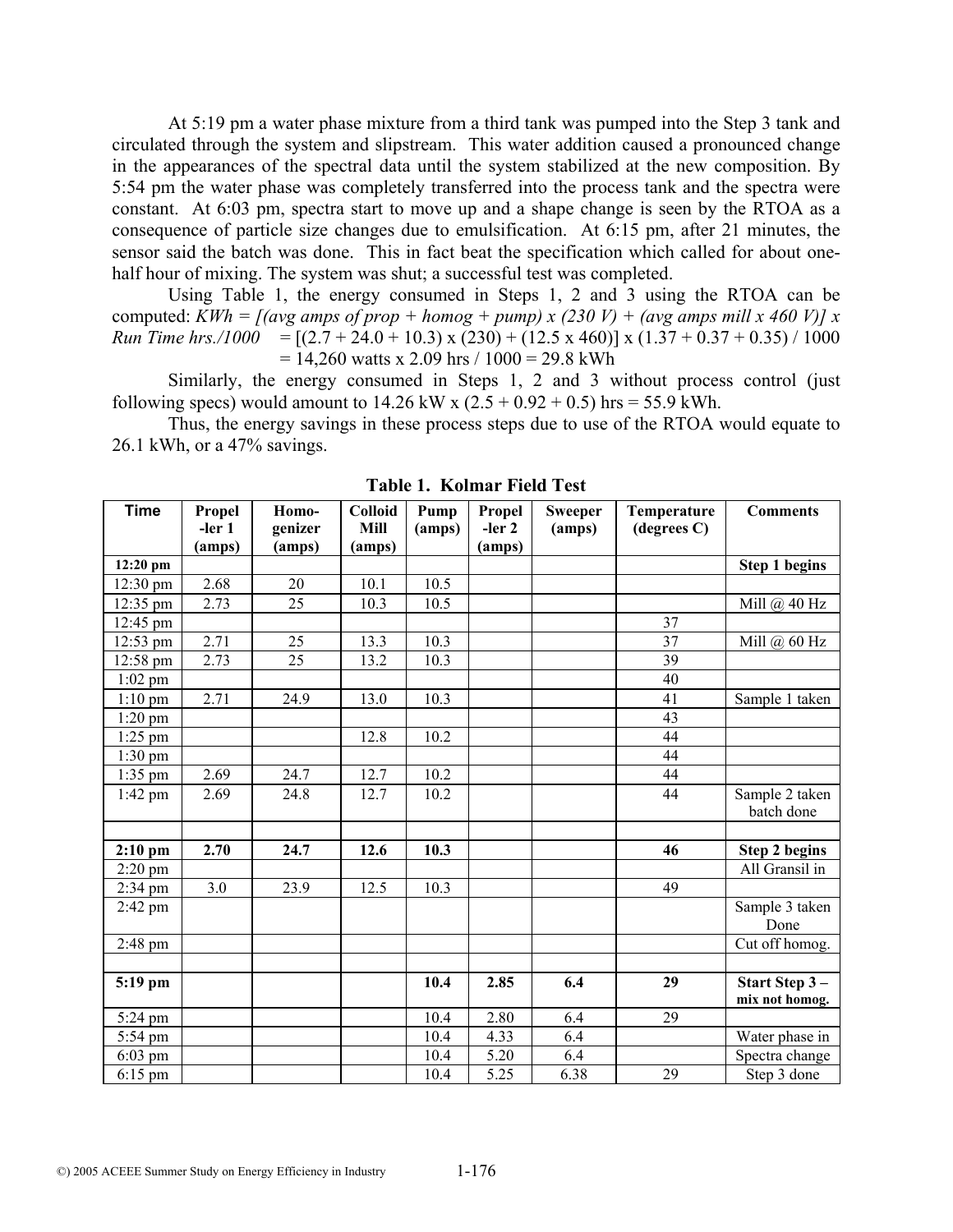Assuming 3 batches could be done over a 2-shift day, in a 250-day year, 19,575 kWh (26.1 x 3 x 250) would be saved for this one process. Decreased mixing time will result in labor time savings as well. The Kolmar test indicated that the 3 hour 55 minute process could be terminated after only 2 hours and 5 minutes, a savings of 1 hour 50 minutes (1.83 hours). Annually, this amounts to a mixing time savings of 1,372.5 hours.

If the RTOA were applied to all the wet mixing/milling processes at Kolmar, the impact on peak shaving would be significant. At Kolmar, 34% of power demand is for wet mixing. Potentially, 609 kW (0.34 x 1790) of summer peak demand and 493 kW (0.34 x 1450) of winter peak load could shift.

Tests run using the RTOA coupled to the AIO employing bead milling yielded even greater savings than using the analyzer only. One product, a lotion that typically took two shifts (or 16 hours) of conventional colloid mixing to complete was determined to be done in 1.2 hours with an earlier configuration of the new combined technology, representing an energy savings of over 90%. Several other tests were performed on the plant floor using the current configuration shown in Figure 2 to produce a new skin cream product. To make this cream conventionally would require at least 5 hours of mixing/milling and 3 hours of homogenizing. Using the decentralized pod approach cut grinding time down to 75 minutes and homogenizing down to 1 hour. In this case, the synergistic technology combination yielded energy savings of [8 –  $(1.25+1.0)$ ] / 8 = 72%.

## **Conclusions**

The project demonstrated the following:

- Virtually total control of the process may be ensured by passive monitoring to quality/performance variables using optical and other analyzers. The observations may then be translated into actionable items suitable for making real-time adjustments including longer or shorter mixing times and automated control of product flow from vat to storage.
- Monitoring to performance variables along with a local "pod" or "cell" manufacturing structure permits substantial energy savings by ensuring that the mixing and milling need be done only as long as necessary to make the product.
- On-line record keeping is simplified since data can be recorded during the entire run. If desired, authentication of the chemical ingredients can be performed, and a validation record compiled.
- Automation enables a reduction of staff necessary to monitor the process thereby making it practical to load shift, i.e., to run the process during late-night or early-morning hours when energy costs are lower.
- Pre-existing factory flow need not be disrupted.

 This example in the cosmetics industry is easily generalized for any batch process that requires efficient mixing and milling including paints, inks, agricultural chemicals, and pharmaceuticals. While the AIO is frequently the mixer of choice, it is important to realize that the RTOA can be easily retrofitted to any existing mixer, thereby permitting energy savings over a high percentage of the large existing installed mixer base.